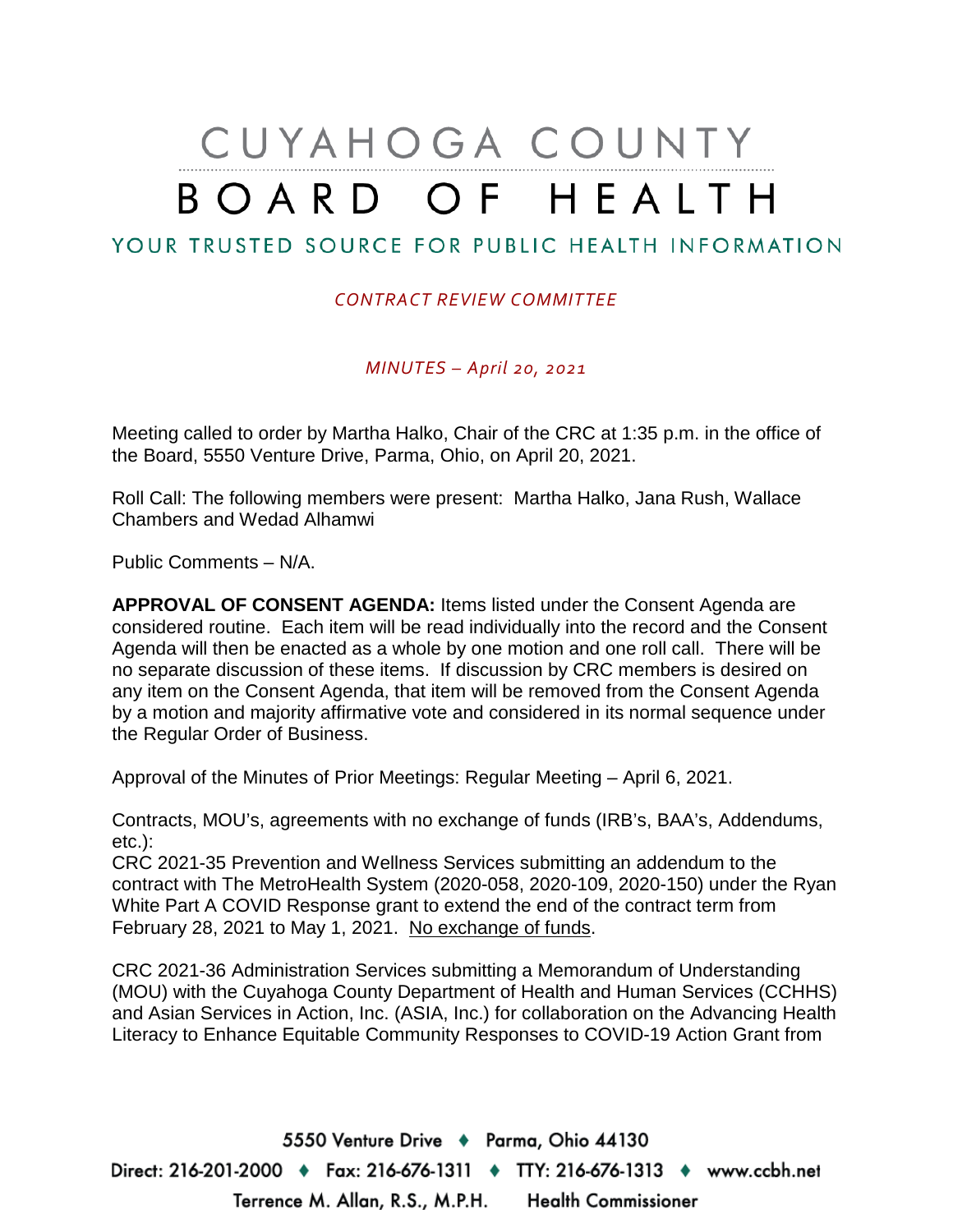July 1, 2021 through July 1, 2023 contingent upon grant funds being awarded to CCHHS. No exchange of funds.

It was moved by Wedad Alhamwi, seconded by Wallace Chambers, that the consent agenda, including the minutes of the April 6, 2021 CRC meeting be approved.

The Secretary called the roll:

Ayes: Martha Halko, Jana Rush, Wallace Chambers and Wedad Alhamwi

## **CONTRACTS AND AWARDS:**

Tabled Items

None

New Items For Review

Bid/Quote Openings ≥ \$25,000.00

None

Bid/Quote Openings < \$25,000.00

None

Expenditures: Contracts up to \$25,000.00

It was moved by Wallace Chambers, seconded by Martha Halko that the contracts (CRC 2021-37) contracts with the following agencies under the 2021 Creating Healthy Communities (CHC) grant from January 1, 2021 through December 31, 2021 be approved:

|                                         | Amount to be paid to |
|-----------------------------------------|----------------------|
| Agency                                  | not to exceed:       |
| Northeast Ohio Alliance for Hope (NOAH) | \$20,000.00          |
| <b>RID-ALL Foundation</b>               | \$20,000.00          |

Presented by: Roger Sikes

Purpose:

NOAH will coordinate supermarket access work, support planning and build resident leadership.

Rid-All Green Partnership will expand access to healthy and affordable food and educate residents on healthy eating strategies.

Funding Source: 100% reimbursable through FY2021 CHC grant.

Direct: 216-201-2000 ♦ Fax: 216-676-1311 ♦ TTY: 216-676-1313 ♦ www.ccbh.net

Terrence M. Allan, R.S., M.P.H. **Health Commissioner**